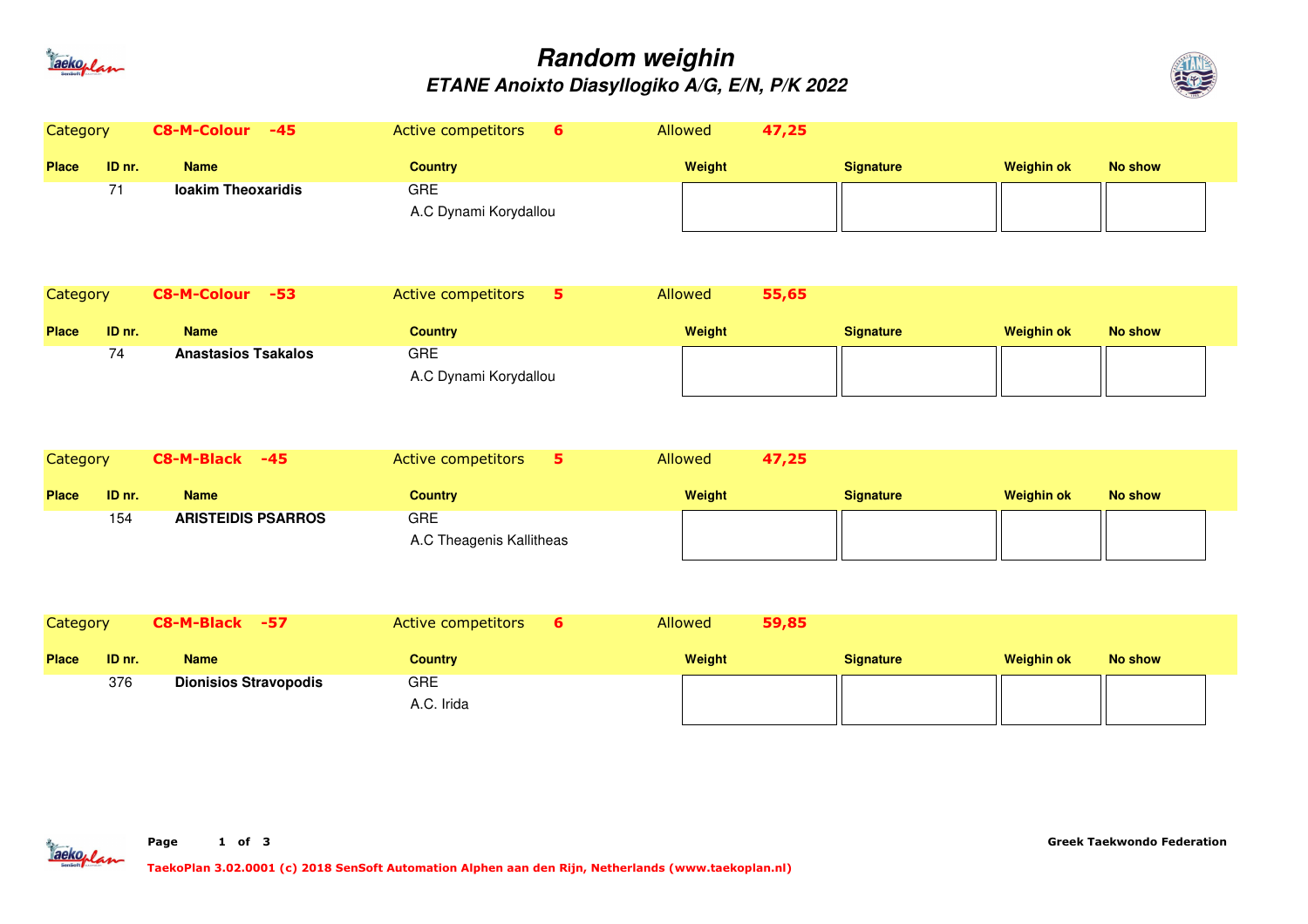

## **Random weighinETANE Anoixto Diasyllogiko A/G, E/N, P/K 2022**



| Category        |        | $C9-M-Black -41$                    | Active competitors<br>5.                   | Allowed | 43,05            |                   |                |  |
|-----------------|--------|-------------------------------------|--------------------------------------------|---------|------------------|-------------------|----------------|--|
| <b>Place</b>    | ID nr. | <b>Name</b>                         | <b>Country</b>                             | Weight  | <b>Signature</b> | <b>Weighin ok</b> | <b>No show</b> |  |
|                 | 198    | <b>Athanasios Anastasiadis</b>      | <b>GRE</b><br>A.C. Aiantas Agiou Dimitriou |         |                  |                   |                |  |
| Category        |        | <b>C9-M-Black</b><br>$-45$          | Active competitors<br>5                    | Allowed | 47,25            |                   |                |  |
| <b>Place</b>    | ID nr. | <b>Name</b>                         | <b>Country</b>                             | Weight  | <b>Signature</b> | <b>Weighin ok</b> | <b>No show</b> |  |
|                 | 294    | <b>Ektoras Athanasios Kastrinos</b> | <b>GRE</b><br>A.C. Atrapos Halandri        |         |                  |                   |                |  |
| <b>Category</b> |        | C11-M-Colour -33                    | Active competitors<br>14                   | Allowed | 34,65            |                   |                |  |
| <b>Place</b>    | ID nr. | <b>Name</b>                         | <b>Country</b>                             | Weight  | <b>Signature</b> | <b>Weighin ok</b> | <b>No show</b> |  |
|                 | 311    | <b>Filippos Kordas</b>              | <b>GRE</b><br>A.C. Attiki Dynami           |         |                  |                   |                |  |
| <b>Category</b> |        | C11-M-Colour -37                    | <b>Active competitors</b><br>13            | Allowed | 38,85            |                   |                |  |
| <b>Place</b>    | ID nr. | <b>Name</b>                         | <b>Country</b>                             | Weight  | <b>Signature</b> | <b>Weighin ok</b> | <b>No show</b> |  |
|                 | 152    | <b>VASILIS NIKOLOPOULOS</b>         | <b>GRE</b><br>A.C Theagenis Kallitheas     |         |                  |                   |                |  |